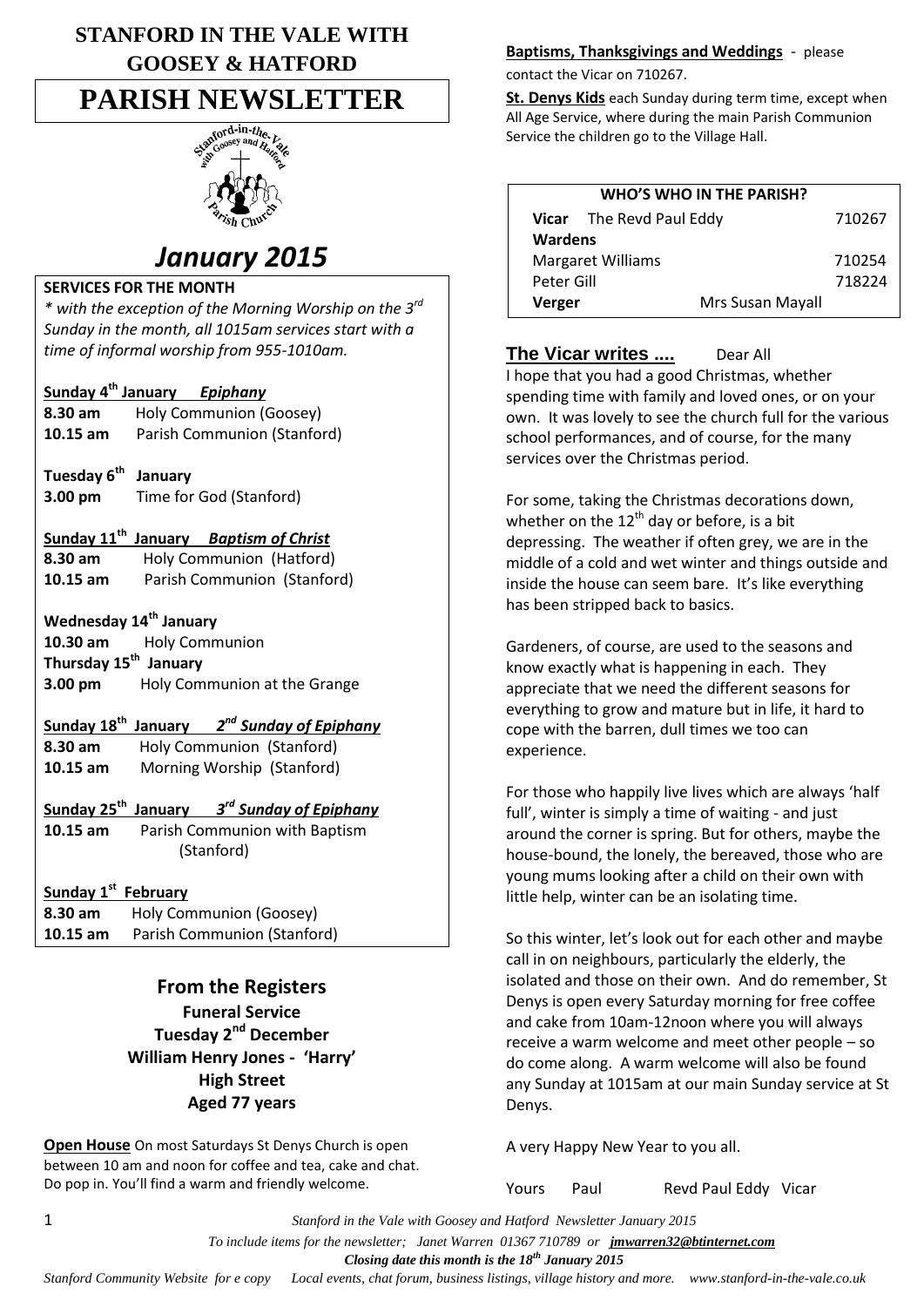# **Neighbourhood Plan (NP) Update**

As many of you will be aware, the Neighbourhood Plan Steering Committees, (NPSC) most recent consultation covered a three week period in November when exhibition presentations culminated in a meeting in the village hall attended by about 100 parishioners. The purpose was to discuss and vote on one of three schemes for a proposed strategic housing development site west of the A417 in Stanford in the Vale, but only if such a Strategic Site was imposed on the Parish and then only if certain requirements were delivered in advance of any development.

A submission has been made to the Vale of White Horse District Council, (VoWHDC), highlighting a site preference for the reduced allocation of 200 dwellings, (down from the original VoWHDC plan of 290) if imposed but also objecting to any development as the NPSC considered this location as **unsound** and giving reasons. Areas highlighted

- **Infrastructure** the inadequacy of the existing mains sewer to the treatment works and low mains water pressure likely to worsen under the proposal.
- **Environmental** part of the Site is liable to flooding which is likely to worsen.

- Shellingford Quarry is in close proximity and, in dry weather, sand and dust can be blown across the site reducing air quality.

- **Landscape impact** the Inspector in the Appeal Decision for the DWH 73 homes on the site between Ware Road and the Horse & Jockey stated that this should not set a specific precedent for other development on the western side of the road.
- **Highways** The Local Plan is not specific on access to the Site other than it will be from the A417.
- **Education** the village primary school is close to capacity.
- **Transport** The inadequacies of local transport services was included in NPSC's submission.
- **Medical services** The NPSC expressed concern as to the lack of local medical services to cope with such an increase in housing.

In the event that SITV is forced to accept a Strategic Site of 200 homes to the West of the A417, the NPSC has submitted the request that the following requirements are delivered in advance of any development commencing.

1. Relocation of Seven Acres Nursery

2. A new Mains Sewer between Cottage Road and the Treatment Works.

3. Improvements to the Treatment Works to accommodate increased demand.

4. Improvements to Water Pressure for the entire village.

5. Provision of Sustainable Drainage Ponds and Green Buffer Zone between the Strategic Site

and White Horse Business Park.

6. Increased capacity to Primary School to accommodate new places for the new homes.

7. Improvements to the Junction at A417 and Cottage Road and more traffic calming measures on A417.

8. Crossing facilities for pedestrians and cyclists across the A417.

9. Provision of superfast broadband.

The NPSC believes that the fulfilment of the above conditions could address the issues raised without which the current proposal for a Strategic Site is unsound.

To view the NPSC's full submission to VoWHDC please visit the website, www.sitvnp.com

#### **Harry Jones**

Anne and family wish to thank all their many friends and family who helped and supported them through this sad time.

A total of £760 was given in memory of Harry and this will go to Alzheimer's Research and the October Club in Wantage.

## **A BIG THANK YOU** from

# **STANFORD IN THE VALE FOOTBALL CLUB**

To everyone who attended our Christmas Bingo.

It was an extremely successful event that would not be

possible without the generous prize donations and

help provided on the night. Thanks to you all and a Happy New Year

**The next Parish Council Meeting Is on Wednesday 7th January 2015 7.30pm in the Small Village Hall** All Villagers welcome

**U3A**

**THE UNIVERSITY OF THE THIRD AGE** Faringdon & District U3A **Thursday 8 th January at 2.30 CORN EXCHANGE, FARINGDON**

A Talk by Bill King on 'The River at War'. Why the Thames was such an important strategic feature in World War 2. It's role in the defence of the country and a description of the way the industry along the river was adapted in it's hour of need. Further information from Sylvia Bowley (Chairman) 01367 241296 faringdondistrictu3a.wordpress.com

**Monday 11th January 2015 Stanford Art Group are meeting in the Village Small Hall at 7.15pm** Mixed Media workshop led by Bill Grant. Come and have a fun evening, refreshments provided. All very welcome.

Visitors £4. For more info 01367 710754

2 *Stanford in the Vale with Goosey and Hatford Newsletter January 2015*

 *To include items for the newsletter; Janet Warren 01367 710789 or jmwarren32@btinternet.com*

 *Closing date this month is the 18th January 2015*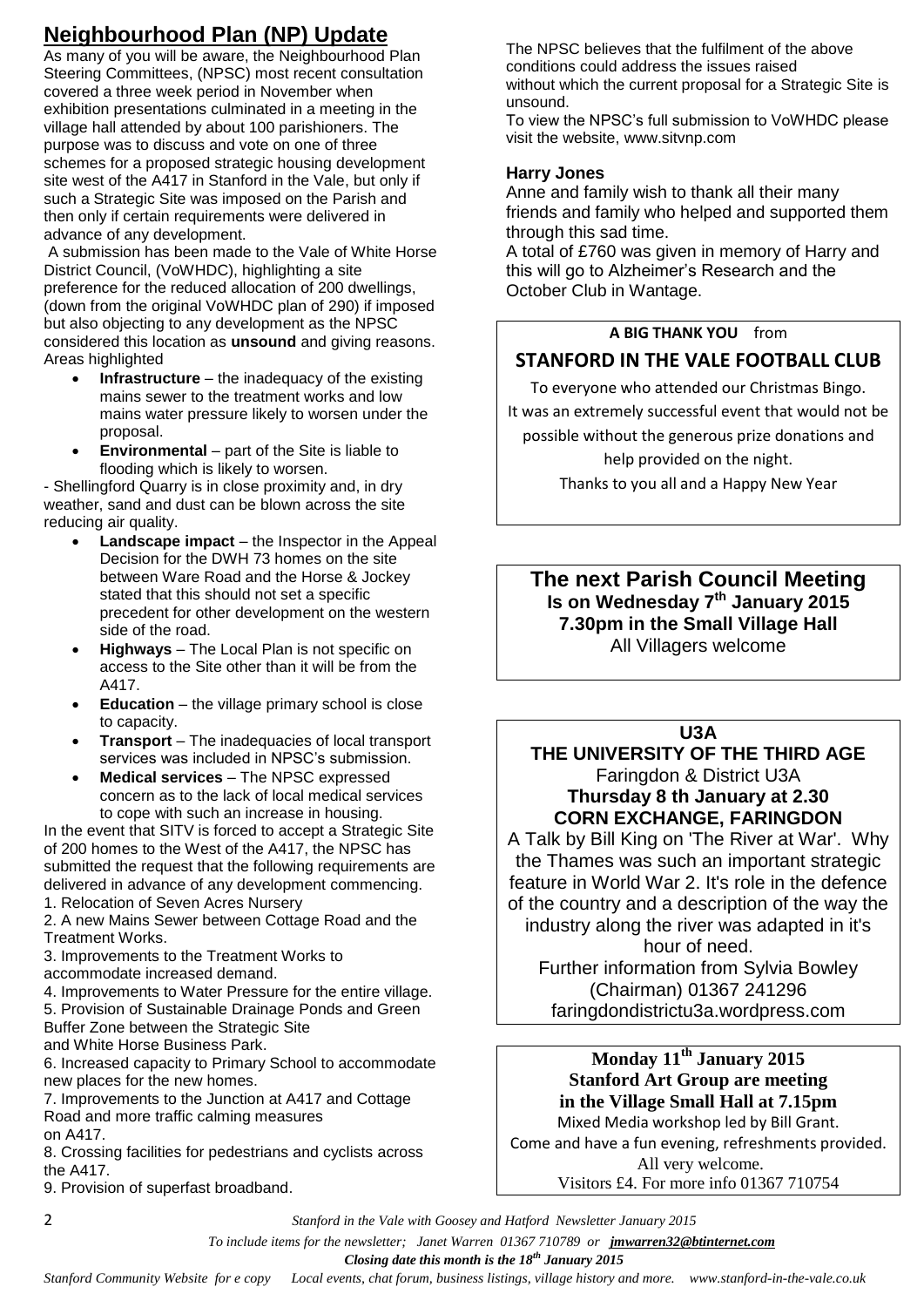#### **STANFORD IN THE VALE AND DISTRICT LOCAL HISTORY SOCIETY**

Tuesday, **13th January,** at Stanford Village Hall, Small Hall Start time **7:45 p.m.**

#### **Title: THE VICTORIA COUNTY HISTORY**,

- its origin and progress in Oxfordshire, with special reference to the current work in the Benson area

#### **Speaker: SIMON TOWNLEY**

from the Victoria County History Visitors welcome (£2 entrance) Refreshments and raffle Further information: Contact Phil Morris, 01367 710285



**www.thefillingstation.org.uk or Chris Weatherall on 07775 564131 or 01367 710208** 

#### **SOUTHMOOR CHILDREN'S CENTRE**

#### **MONDAY**

Sensory Play – 10.00-11.30am and Sensory Play (Parent Led) – 2.00pm – 3.30pm –both at Southmoor Children's Centre

#### **Stay & Learn – 1.00-2.30pm at Stanford Village Hall WEDNESDAY**

Stay & Learn – 10.00-11.30am at Southmoor Children's **Centre** 

#### **THURSDAY**

Parent Led Drop In – 9.15-11.30am at Southmoor Children's Centre

For further details please contact Sandra Stevens on 01865 820751,

emai[lsandra.stevens@actionforchildren.org.uk](mailto:sandra.stevens@actionforchildren.org.uk) or call in at Southmoor Children's Centre, Laurel Drive, Southmoor, OX13 5DJ

## **Saturday 17th January Fairtrade Stall**

10am – Noon St Denys Church We have a wide range of goods available; from chocolate treats, to tea and sugar, dried fruit, rice and olive oil - all fairly traded. If we don't have what you're looking for, we can order other Traidcraft products, and can also take regular orders; contact Zoë Williams [zoe.kay.williams@gmail.com](mailto:zoe.kay.williams@gmail.com) tel: 710705

## **STANFORD IN THE VALE WOMEN'S INSTITUTE** will meet in the Village Hall at **7.30p.m** on the **21st January 2015** where Jenni Matthews invites you to Sing-Along Showstoppers Visitors are always welcome £3 charge to non-members

**Stanford-in-the-Vale Gardening Club** The next meeting will be on **Wednesday 28th January 2015** in the large hall of the Village Hall at 7.30pm The speaker will be Tom Price, the Curator of Oxford Botanical Garden who will speak on 'The history and work of the university's Botanical Garden and Arboretum Competition will be a 'Winter House Plant' Refreshments and a Raffle Visitors £3.00 Further information from Rosemary Packer tel. 01367 710445

# **Advance Notices**

#### **STANFORD DRAMA GROUP** Proudly present

# **ALADDIN**

by James Barry

A traditional British Panto with jokes, slapstick and magic. Aladdin falls in love with Princess Jasmine but needs to find a fortune to convince her father of the match. He strikes lucky with the aid of a magic lamp and a genie, but also has to contend with the evil Abanazer, his brother Wishee-Washee, who needs lessons on how to get a girlfriend, and the unpredictable policeman, Flung Dung, who has a team of invisible Ninjas!

# **Stanford Village Hall Thurs 5th Feb – Sat 7th Feb at 7.30pm with a Saturday matinee at 2.30pm.**

TICKETS: £6 / £4 concessions available from **Stanford Post Office** or by phone on 710400

Doors open at 7.00pm so come along early for a pre-performance drink.

3 *Stanford in the Vale with Goosey and Hatford Newsletter January 2015*

 *To include items for the newsletter; Janet Warren 01367 710789 or jmwarren32@btinternet.com*

 *Closing date this month is the 18th January 2015*